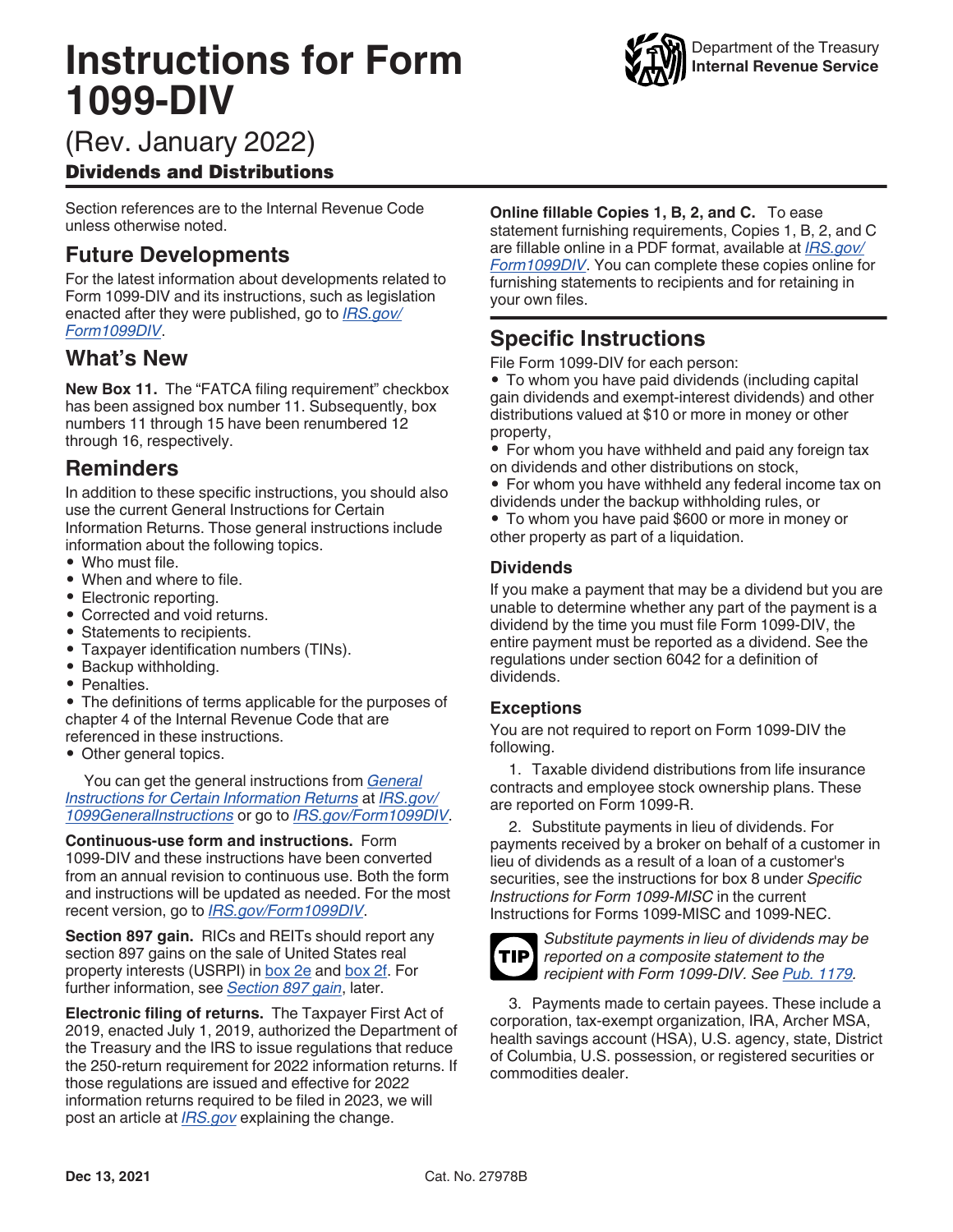<span id="page-1-0"></span>

*Certain distributions commonly referred to as "dividends" are actually interest and are to be*  **reported on Form 1099-INT. These include** *so-called dividends on deposit or on share accounts in cooperative banks, credit unions, domestic building and loan associations, domestic and federal savings and loan associations, and mutual savings banks.*

#### **Qualified Dividends**

Except as provided below, qualified dividends are dividends paid during the tax year from domestic corporations and qualified foreign corporations.

**Exceptions.** The following dividends are not qualified dividends.

• Dividends the recipient received on any share of stock held for less than 61 days during the 121-day period that began 60 days before the ex-dividend date. See the instructions for [box 1b,](#page-3-0) later. When determining the number of days the recipient held the stock, you cannot count certain days during which the recipient's risk of loss was diminished. The ex-dividend date is the first date following the declaration of a dividend on which the purchaser of a stock is not entitled to receive the next dividend payment. When counting the number of days the recipient held the stock, include the day the recipient disposed of the stock but not the day the recipient acquired it.

• Dividends attributable to periods totaling more than 366 days that the recipient received on any share of preferred stock held for less than 91 days during the 181-day period that began 90 days before the ex-dividend date. See the instructions for [box 1b,](#page-3-0) later. When determining the number of days the recipient held the stock, you cannot count certain days during which the recipient's risk of loss was diminished. Preferred dividends attributable to periods totaling less than 367 days are subject to the 61-day holding period rule above.

• Dividends that relate to payments that the recipient is obligated to make with respect to short sales or positions in substantially similar or related property.

• Dividends paid by a regulated investment company (RIC) that are not treated as qualified dividend income under section 854.

• Dividends paid by a real estate investment trust (REIT) that are not treated as qualified dividend income under section 857(c).

• Deductible dividends paid on employer securities. See *Section 404(k) Dividends*, later.

*Qualified foreign corporation.* A foreign corporation is a qualified foreign corporation if it is:

1. Incorporated in a possession of the United States, or

2. Eligible for benefits of a comprehensive income tax treaty with the United States that the Treasury Department determines is satisfactory for this purpose and that includes an exchange of information program.

*For a list of income tax treaties of the United States that (a) are comprehensive, (b) include an information exchange program, and (c) have been determined by the Treasury Department to be satisfactory for this purpose, see Notice 2011-64, 2011-37 I.R.B. 231, available at [IRS.gov/irb/2011-37\\_IRB#NOT-2011-64.](https://www.irs.gov/irb/2011-37_IRB#NOT-2011-64)* **TIP**

If the foreign corporation does not meet either (1) or (2) above, then it may be treated as a qualified foreign corporation for any dividend paid by the corporation if the stock associated with the dividend paid is readily tradable on an established securities market in the United States. See Notice 2003-71, 2003-43 I.R.B. 922, available at *[IRS.gov/irb/2003-43\\_IRB#NOT-2003-71](https://www.irs.gov/irb/2003-43_IRB#NOT-2003-71)*, for more information on when stock may be considered to be readily tradable. For additional requirements that must be met, see Notice 2006-3, 2006-3 I.R.B. 306, available at *[IRS.gov/irb/2006-03\\_IRB#NOT-2006-3](https://www.irs.gov/irb/2006-03_IRB#NOT-2006-3)*.

A foreign corporation will not be considered a qualified foreign corporation if:

1. The foreign corporation is a passive foreign investment company (as defined in section 1297) for the tax year in which the dividend was paid or the prior year; or

2. The foreign corporation first became a surrogate foreign corporation (as defined in section 7874(a)(2)(B)) after December 22, 2017, but is not treated as a domestic corporation under section 7874(b).

**TIP**

*For guidance on the extent to which distributions, inclusions, and other amounts received by, or included in the income of, individual shareholders as ordinary income from foreign corporations subject to* 

*certain anti-deferral regimes may be treated as qualified dividends, see Notice 2004-70, 2004-44 I.R.B. 724, available at [IRS.gov/irb/2004-44\\_IRB#NOT-2004-70.](https://www.irs.gov/irb/2004-44_IRB#NOT-2004-70)*

#### **Section 404(k) Dividends**

Report as ordinary dividends in [box 1a](#page-3-0) of Form 1099-DIV payments of 404(k) dividends directly from the corporation to the plan participants or their beneficiaries.

Section 404(k) dividends are not subject to backup withholding. Also, these dividends are not eligible for the reduced capital gains rates (see *Exceptions* under *Qualified Dividends*, earlier).

#### **RICs and REITs**

**Qualified dividends.** If any part of the total ordinary dividends reported in [box 1a](#page-3-0) is qualified dividends, report the qualified dividends in [box 1b.](#page-3-0)

*For guidance pertaining to dividends of RICs and REITs, see Notice 2004-39, 2004-22 I.R.B. 982 (capital gain dividends of RICs and REITs), available at [IRS.gov/irb/2004-22\\_IRB#NOT-2004-39,](https://www.irs.gov/irb/2004-22_IRB#NOT-2004-39) modified by Notice 2015-41, 2015-24 I.R.B. 1058 (capital gain distributions of RICs), available at [IRS.gov/irb/](https://www.irs.gov/irb/2015-24_IRB#NOT-2015-41) [2015-24\\_IRB#NOT-2015-41](https://www.irs.gov/irb/2015-24_IRB#NOT-2015-41); and Rev. Rul. 2005-31, 2005-21 I.R.B. 1084 (limitations applicable to dividends received from RICs), available at [IRS.gov/irb/](https://www.irs.gov/irb/2005-21_IRB#RR-2005-31) [2005-21\\_IRB#RR-2005-31.](https://www.irs.gov/irb/2005-21_IRB#RR-2005-31)* **TIP**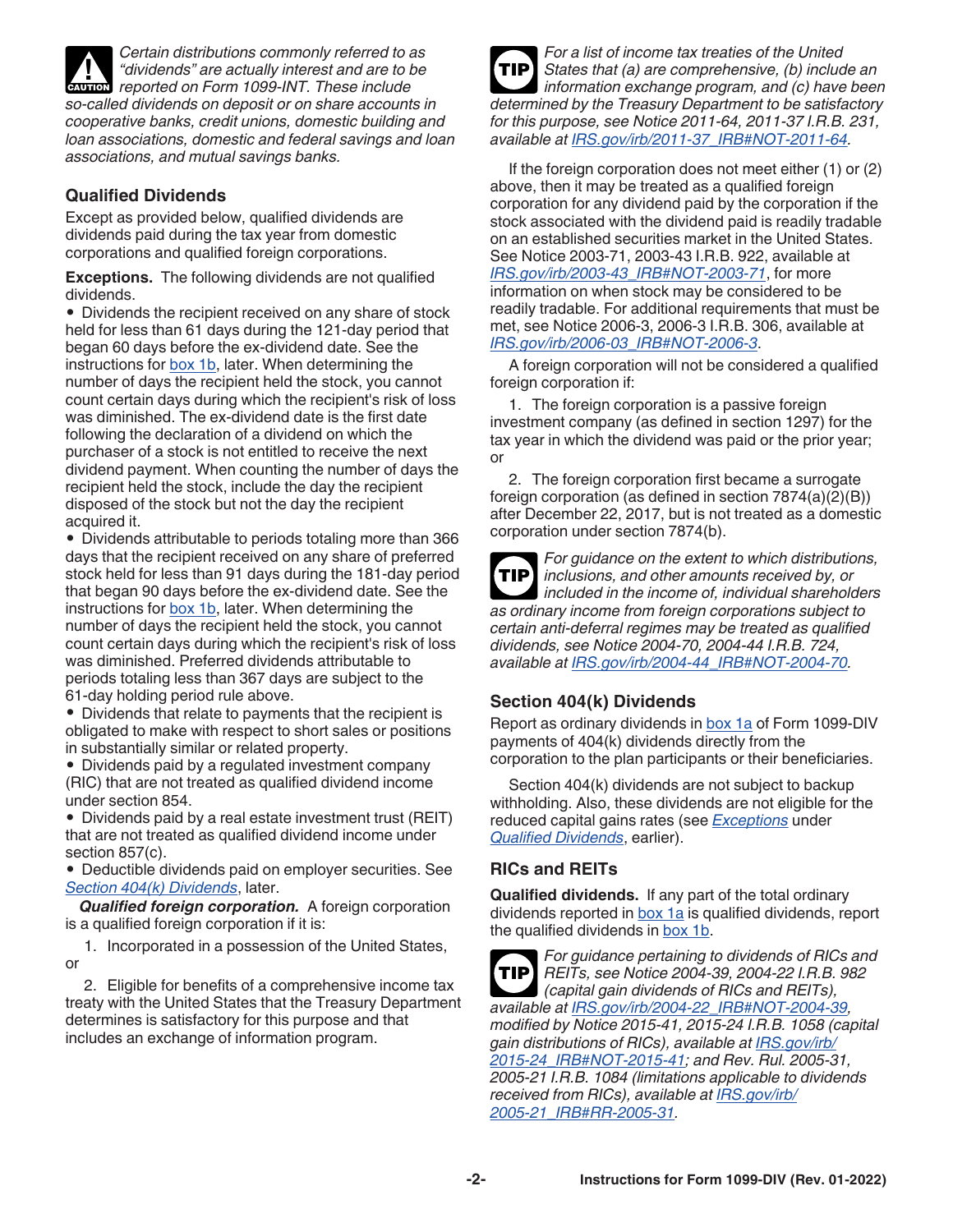<span id="page-2-0"></span>**Qualified REIT dividends.** Certain taxpayers are entitled to a deduction under section 199A computed by reference to several types of income, including qualified REIT dividends. A qualified REIT dividend is generally a dividend from a REIT received during the tax year that is not a capital gain dividend or a qualified dividend. However, a qualified REIT dividend does not include any REIT dividend received with respect to any share of REIT stock that is held for 45 days or less during the 91-day period beginning on the date that is 45 days before the date on which such share became ex-dividend with respect to the dividend. When counting the number of days the recipient held the stock, include the day the recipient disposed of the stock, but do not include the day the recipient acquired the stock or certain days during which the recipient's risk of loss was diminished. In addition, a qualified REIT dividend does not include any dividend on shares of REIT stock to the extent the recipient is under an obligation (whether pursuant to a short sale or otherwise) to make related payments with respect to positions in substantially similar or related property.

**Section 199A dividends.** A RIC that receives qualified REIT dividends in a tax year may generally pay section 199A dividends for that year, which certain shareholders of the RIC that meet holding period requirements may treat as qualified REIT dividends for purposes of section 199A. The amount of section 199A dividends that a RIC may pay for a tax year is limited to the amount of qualified REIT dividends includible in the RIC's taxable income for the year, reduced by properly allocable deductions. See Regulations section 1.199A-3(d) for other limits and rules, including holding period requirements.

**Dividend payment delayed until January.** If a RIC or a REIT declares a dividend in October, November, or December payable to shareholders of record on a specified date in such a month, the dividends are treated as paid by the RIC or REIT and received by the recipients on December 31 of such year as long as the dividends are actually paid by the RIC or REIT during January of the following year. Report the dividends on Form 1099-DIV for the year preceding the January they are actually paid. See sections 852(b)(7) and 857(b)(9) for RICs and REITs, respectively.

If a dividend paid in January is subject to backup withholding, withhold when the dividend is actually paid. Therefore, backup withhold in January, deposit the withholding when appropriate, and reflect it on Form 945, Annual Return of Withheld Federal Income Tax, for the year withheld. However, because the dividend is reportable on Form 1099-DIV for the prior year, the related backup withholding is also reportable on the prior year Form 1099-DIV.

**Qualified small business stock—RICs.** Under section 1202, a 50% exclusion may be allowed on the gain from the sale or exchange of qualified small business stock issued after August 10, 1993, and held for more than 5 years. A 60% exclusion may be allowed if the stock is empowerment zone business stock acquired after December 21, 2000, but not on gain attributable to periods after December 31, 2018. For qualified small

business stock acquired after February 17, 2009, and before September 28, 2010, the exclusion is 75%. For qualified small business stock acquired after September 27, 2010, and before January 1, 2014, the exclusion is 100%. For purposes of the 75% and 100% exclusions, the acquisition date shall be the first day on which the stock was held by the taxpayer determined after the application of section 1223.

If any part of the capital gain distribution reported in [box 2a](#page-3-0) may qualify for this exclusion (taking into consideration the recipient's holding period), report the gain in [box 2c,](#page-3-0) and furnish the recipient a statement that reports separately for each designated section 1202 gain the:

• Name of the corporation that issued the stock that was sold,

- Date(s) on which the RIC acquired the stock,
- Date sold,
- Recipient's part of the sales price,
- Recipient's part of the RIC's basis in the stock, and

• Amount of the recipient's section 1202 gain and the exclusion percentage.

**Tax credit bonds.** If a RIC or REIT holds any tax credit bonds, any bond tax credit allowed to the RIC or REIT under section 54A or 54AA on the bond is included in the RIC's or REIT's gross income as interest. See sections 54A(f) and 54AA(f)(2); and Notice 2009-15, 2009-6 I.R.B. 449, available at *[IRS.gov/irb/2009-06\\_IRB#NOT-2009-15](https://www.irs.gov/irb/2009-06_IRB#NOT-2009-15)*. RICs can make an election to distribute any bond tax credits allowed under sections 54A and 54AA to its shareholders or beneficiaries. See section 853A. Report bond tax credits distributed by a RIC or REIT on Form 1097-BTC.

If a RIC or REIT distributes any credits with respect to its stock, the RIC or REIT must report the distributed credits that are treated as dividends on Form 1099-DIV. See Notice 2010-28, available at *[IRS.gov/irb/](https://www.irs.gov/irb/2010-15_IRB#NOT-2010-28) [2010-15\\_IRB#NOT-2010-28](https://www.irs.gov/irb/2010-15_IRB#NOT-2010-28)*.

**Section 897 gain.** If a RIC described in section 897(h)(4) (A)(ii) or a REIT disposes of a USRPI at a gain, any distributions made to the extent attributable to such gain shall be treated as gain recognized by the recipient from the disposition of a USRPI (that is, the look-through rule).

If any part of the ordinary dividend reported in [box 1a](#page-3-0) or capital gain distributions reported in [box 2a](#page-3-0) is attributable to section 897 gains, report that gain in [box 2e](#page-4-0) and [box 2f](#page-4-0), respectively.

See section 897 for the definition of USRPI and the exceptions to the look-through rule.

**Note.** Only RICs and REITs should complete boxes [2e](#page-4-0)  and  $2f$ . Boxes  $2e$  and  $2f$  do not need to be completed for recipients that are U.S. individuals.

#### **Restricted Stock**

For information about reporting dividends on restricted stock, see Rev. Proc. 80-11, 1980-1 C.B. 616, distinguished by Rev. Proc. 83-38, 1983-1 C.B. 773; and Rev. Rul. 83-22, 1983-1 C.B. 17.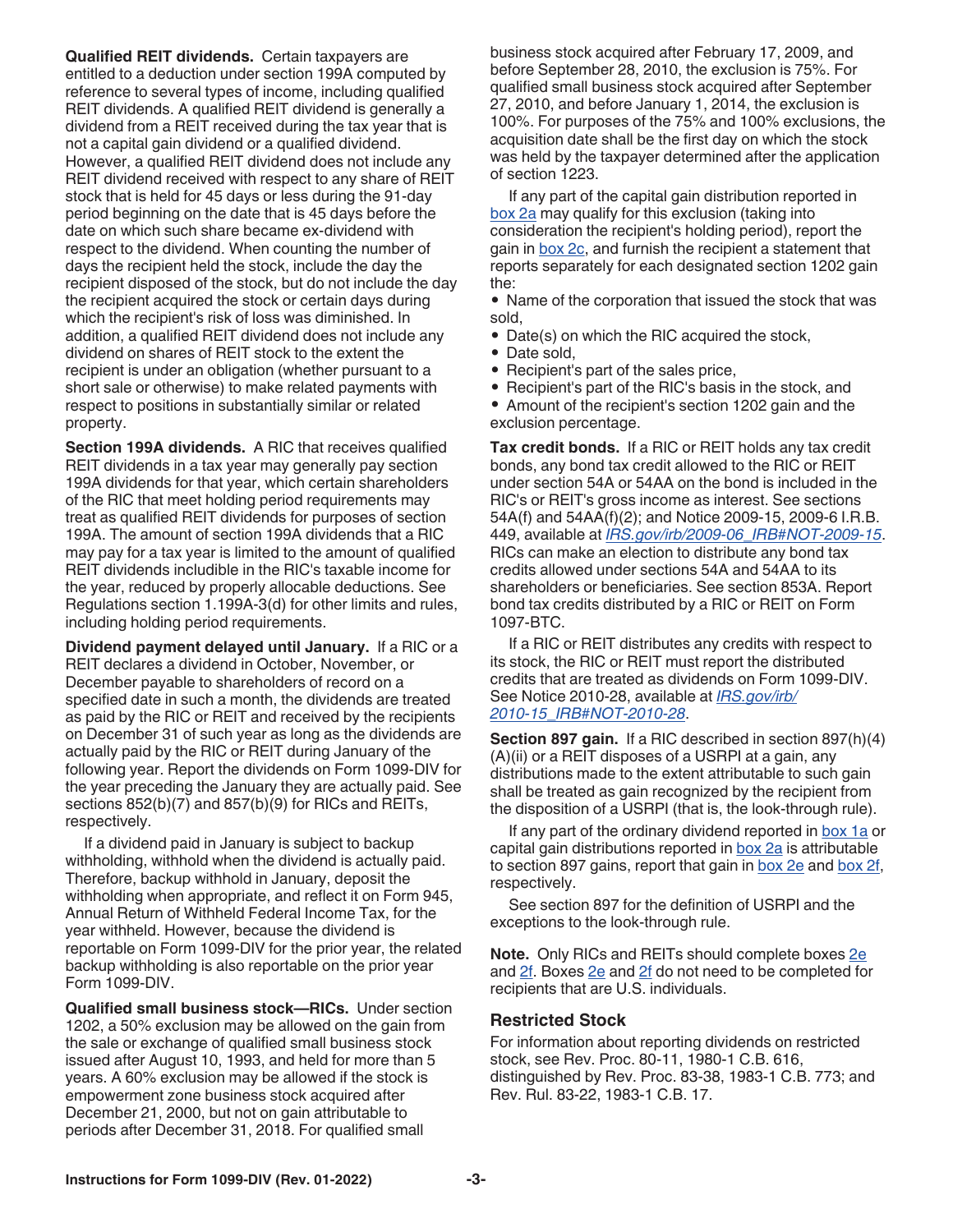## <span id="page-3-0"></span>**Widely Held Fixed Investment Trusts (WHFITs)**

Trustees and middlemen must report the gross amount of dividend income attributable to a trust income holder (TIH) in the appropriate box on Form 1099-DIV if that amount exceeds \$10. If the trustee or middleman provides WHFIT information using the safe harbor rules in Regulations section  $1.671-5(f)(1)$  or  $(g)(1)$ , the trustee or middleman must determine the amounts reported on all Forms 1099 under section  $1.671-5(f)(2)$  or  $(g)(2)$ , as appropriate.

**Due date exception and other requirements for furnishing the tax information statement to TIHs.** A tax information statement that includes the information provided to the IRS on all Forms 1099 filed for the calendar year with respect to the TIH's interest in the WHFIT, as well as additional information identified in Regulations section 1.671-5(e), must be provided to the TIHs. The written tax information furnished to the TIH for the reporting tax year is due on or before March 15th of the subsequent year. The amount of an item of trust expense that is attributable to a TIH must be included on the tax information statement provided to the TIH and is not required to be included in  $box 6$  on the Form 1099-DIV.

For more filing requirements, see the current General Instructions for Certain Information Returns.

## **Statements to Recipients**

If you are required to file Form 1099-DIV, you must provide a statement to the recipient. For information about the requirement to furnish statements to recipients, see part M in the current General Instructions for Certain Information Returns.

**Truncating recipient's TIN on payee statements.** 

Pursuant to Regulations section 301.6109-4, all filers of this form may truncate a recipient's TIN (social security number (SSN), individual taxpayer identification number (ITIN), adoption taxpayer identification number (ATIN), or employer identification number (EIN)) on payee statements. Truncation is not allowed on any documents the filer files with the IRS. A payer's TIN may not be truncated on any form. See part J in the current General Instructions for Certain Information Returns.

## **2nd TIN Not.**

You may enter an "X" in this box if you were notified by the IRS twice within 3 calendar years that the payee provided an incorrect TIN. If you mark this box, the IRS will not send you any further notices about this account.

However, if you received both IRS notices in the same year, or if you received them in different years but they both related to information returns filed for the same year, do not check the box at this time. For purposes of the two-notices-in-3-years rule, you are considered to have received one notice and you are not required to send a second "B" notice to the taxpayer on receipt of the second notice. See part N in the current General Instructions for Certain Information Returns for more information.



*For information on the TIN Matching System offered by the IRS, see* Items You Should Note *in the current General Instructions for Certain Information Returns.*

## **Account Number**

The account number is required if you have multiple accounts for a recipient for whom you are filing more than one Form 1099-DIV. The account number is also required if you check box 11, FATCA filing requirement. See *[Box](#page-4-0) [11](#page-4-0)*, later. Additionally, the IRS encourages you to designate an account number for all Forms 1099-DIV that you file. See part L in the current General Instructions for Certain Information Returns.

## **Box 1a. Total Ordinary Dividends**

Enter dividends, including dividends from money market funds, net short-term capital gains from mutual funds, and other distributions on stock. Include reinvested dividends and section 404(k) dividends paid directly from the corporation. Box 1a includes amounts entered in boxes 1b and [2e](#page-4-0) and it also includes the amount of the recipient's share of investment expenses that you report in [box 6](#page-4-0).



*An S corporation reports as dividends on Form 1099-DIV only distributions made during the tax year out of accumulated earnings and profits. See section 1368 for more information.*

## **Box 1b. Qualified Dividends**

Enter the portion of the dividends in box 1a that qualifies for the reduced capital gains rates. Include dividends for which it is impractical to determine if the section 1(h)(11) (B)(iii) holding period requirement has been met. See *[Qualified Dividends](#page-1-0)* and the *[Caution,](#page-1-0)* earlier.

You must report a dividend paid by a foreign corporation according to the guidance provided in Notice 2003-79, 2003-50 I.R.B. 1206, available at *[IRS.gov/irb/2003-50\\_IRB#NOT-2003-79](https://www.irs.gov/irb/2003-50_IRB#NOT-2003-79)*, and Notice 2004-71, 2004-45 I.R.B. 793, available at *[IRS.gov/irb/](https://www.irs.gov/irb/2004-45_IRB#NOT-2004-71) [2004-45\\_IRB#NOT-2004-71](https://www.irs.gov/irb/2004-45_IRB#NOT-2004-71)*, which contain the rules for reporting the dividend for tax years 2003 and 2004. These rules are extended for 2005 and subsequent tax years by Notice 2006-3, 2006-3 I.R.B. 306, available at *[IRS.gov/irb/](https://www.irs.gov/irb/2006-03_IRB#NOT-2006-3) [2006-03\\_IRB#NOT-2006-3](https://www.irs.gov/irb/2006-03_IRB#NOT-2006-3)*.



*Qualified dividends cannot be less than zero. Do not include an amount less than zero in box 1b.*

## **Box 2a. Total Capital Gain Distr.**

Enter total capital gain distributions (long-term). Include all amounts shown in boxes 2b, 2c, [2d,](#page-4-0) and [2f.](#page-4-0)



*For more information about reporting amounts in boxes 2b, 2c, 2d, and 2f, see section 1(h).*

## **Box 2b. Unrecap. Sec. 1250 Gain**

Enter any amount included in box 2a that is an unrecaptured section 1250 gain from certain depreciable real property.

## **Box 2c. Section 1202 Gain**

Enter any amount included in box 2a that is a section 1202 gain from certain qualified small business stock. See *[Qualified small business stock—RICs](#page-2-0)*, earlier.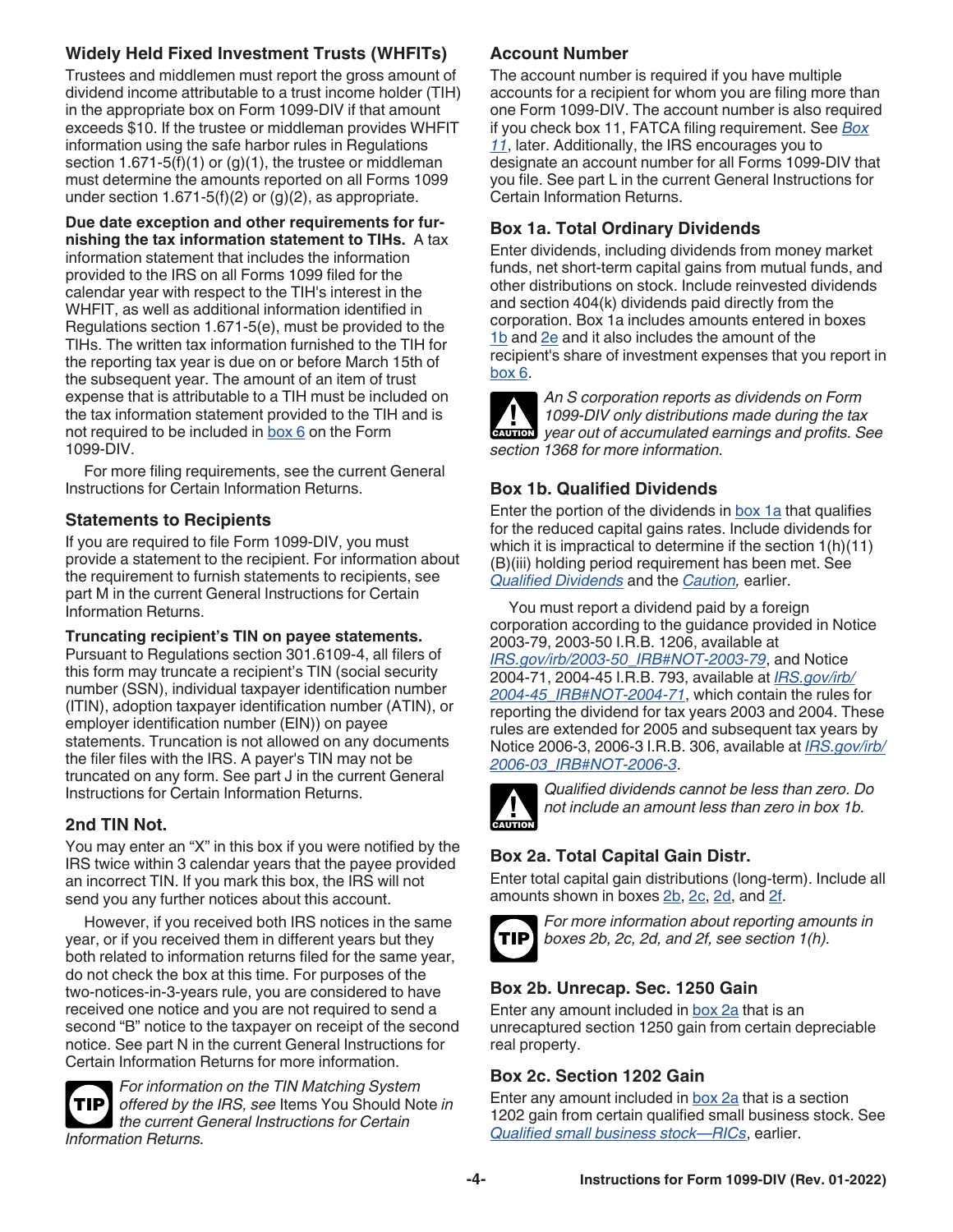#### <span id="page-4-0"></span>**Box 2d. Collectibles (28%) Gain**

Enter any amount included in [box 2a](#page-3-0) that is a 28% rate gain from sales or exchanges of collectibles.

## **Box 2e. Section 897 Ordinary Dividends**

Enter any amount included in [box 1a](#page-3-0) that is section 897 gain from dispositions of USRPI. See *[Section 897 gain](#page-2-0)*, earlier.

## **Box 2f. Section 897 Capital Gain**

Enter any amount included in [box 2a](#page-3-0) that is section 897 gain from dispositions of USRPI. See *[Section 897 gain](#page-2-0)*, earlier.

**Note.** Only RICs and REITs should complete boxes 2e and 2f. Boxes 2e and 2f do not need to be completed for recipients that are U.S. individuals.

## **Box 3. Nondividend Distributions**

Enter nondividend distributions, if determinable.



*File Form 5452 if you are a corporation and paid nondividend distributions to shareholders.*

## **Box 4. Federal Income Tax Withheld**

Enter backup withholding. Recipients who have not furnished their TINs to you in the manner required are subject to backup withholding on certain dividend payments reported on this form. Use Form W-9 to request the TIN of the recipient. For foreign recipients, use the applicable Form W-8. See the Instructions for the Requester of Forms W-8BEN, W-8ECI, W-8EXP, and W-8IMY.

For more information on backup withholding, including the applicable rate, see part N in the current General Instructions for Certain Information Returns.

#### **Box 5. Section 199A Dividends**

Enter the qualified REIT dividends paid by a REIT or section 199A dividends paid by a RIC to the recipient. This amount is included in the amount reported in [box 1a](#page-3-0). Include REIT dividends (other than capital gain dividends and qualified dividends) for which it is impractical for the REIT to determine whether the recipient has met the holding period requirement described in Regulations section 1.199A-3(c)(2)(ii). See *[Qualified REIT dividends](#page-2-0)*, earlier.

#### **Box 6. Investment Expenses**

Enter the recipient's pro rata share of certain amounts deductible by a nonpublicly offered RIC in computing its taxable income. This amount is includible in the recipient's gross income under section 67(c) and must also be included in [box 1a.](#page-3-0) Do not include any investment expenses in [box 1b](#page-3-0).

#### **Box 7. Foreign Tax Paid**

Enter foreign tax paid on dividends and other distributions on stock. A RIC must report only the amount it elects to pass through to the recipient. Report this amount in U.S. dollars.

## **Box 8. Foreign Country or U.S. Possession**

Enter the name of the foreign country or U.S. possession for which the foreign tax was paid and reported in box 7.

**RICs—Special reporting instructions.** Do not complete box 8. Under Regulations section 1.853-4, country-by-country reporting to shareholders for the amount reported in  $box 7$  is not required. The requirement to file a separate statement to the IRS has been modified to require filing a statement that elects the application of section 853 for the tax year with the return for the tax year. See Regulations section 1.853-4 for more information. Do not send the statement with the Forms 1096 and 1099.



*Boxes 9 and 10 apply only to corporations in partial or complete liquidation. Do not include*  **h** partial or complete liquidation.<br>
these amounts in box [1a](#page-3-0) or [1b](#page-3-0).

## **Box 9. Cash Liquidation Distributions**

Enter cash distributed as part of a liquidation.

#### **Box 10. Noncash Liquidation Distributions**

Enter noncash distributions made as part of a liquidation. Show the fair market value as of the date of distribution.

## **Box 11. FATCA Filing Requirement**

Check the box if you are a U.S. payer that is reporting on Form(s) 1099 (including reporting distributions in boxes 1 through 3 and 9, 10, 12, and 13 on this Form 1099-DIV) as part of satisfying your requirement to report with respect to a U.S. account for the purposes of chapter 4 of the Internal Revenue Code, as described in Regulations section 1.1471-4(d)(2)(iii)(A). In addition, check the box if you are a foreign financial institution (FFI) reporting payments to a U.S. account pursuant to an election described in Regulations section 1.1471-4(d)(5)(i)(A).

#### **Box 12. Exempt-Interest Dividends**

Enter exempt-interest dividends from a mutual fund or other RIC. Include specified private activity bond interest dividends in box 13 and in the total for box 12. See the instructions for box 13 next.

#### **Box 13. Specified Private Activity Bond Interest Dividends**

Enter exempt-interest dividends paid by a RIC on specified private activity bonds to the extent that the dividends are attributable to interest on the bonds received by the RIC minus an allocable share of the expenses. Generally, "specified private activity bond" means any private activity bond defined in section 141 and issued after August 7, 1986. See section 57(a)(5) for more details.

#### **Boxes 14–16. State Information**

These boxes, and Copies 1 and 2, are provided for your convenience only and need not be completed for the IRS. If you withheld state income taxes on this payment, use the state information boxes to report payments for up to two states. Keep the information for each state separated by the dashed line in each box. In box 14, enter the abbreviated name of the state. In box 15, enter the payer's state identification number. The state number is the